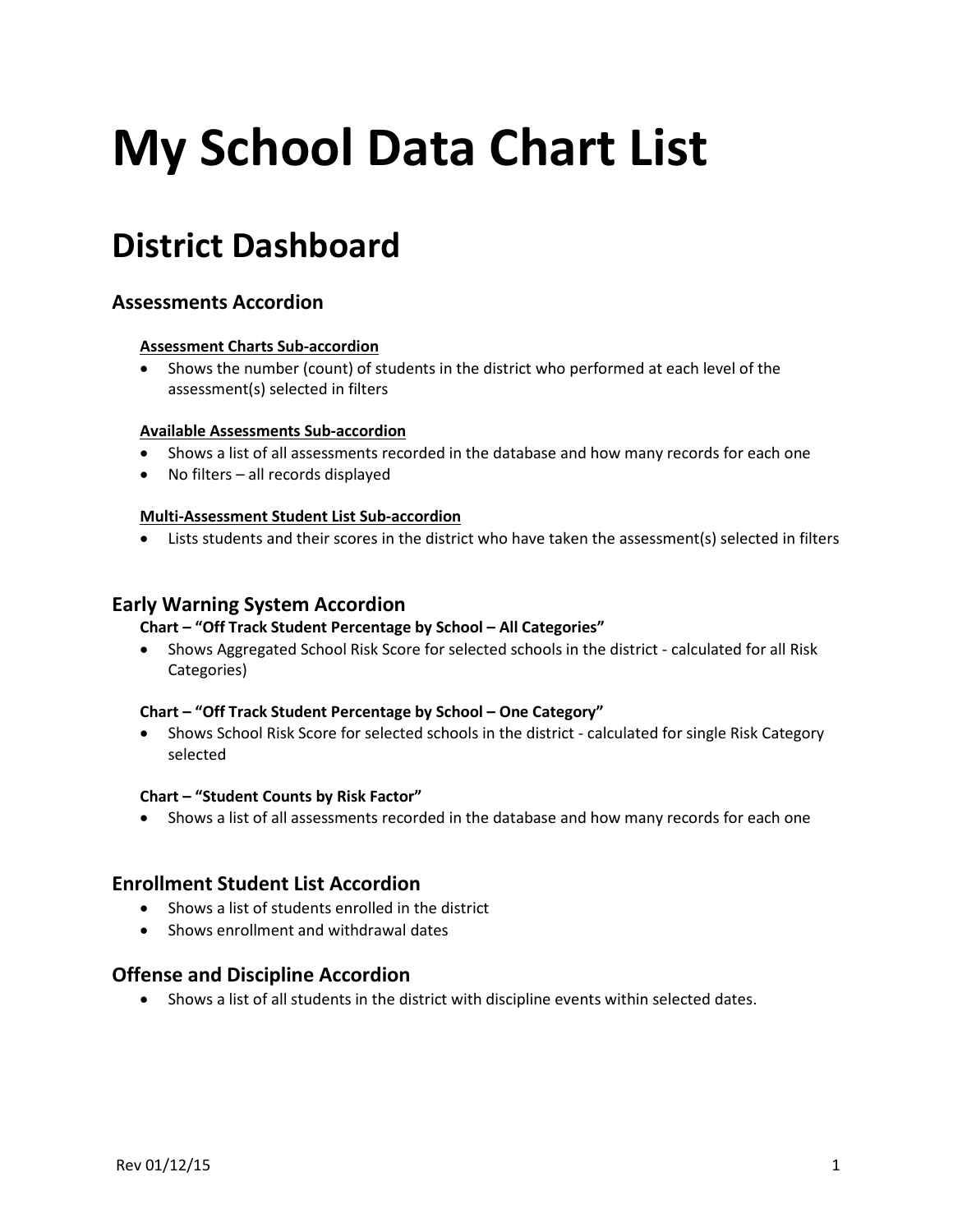# **School Dashboard**

# **Assessments Accordion**

#### **Assessment Charts Sub-accordion**

#### **Chart – "Performance Levels for a Subject"**

• Shows the number (count) of current students in the school who performed at each level of the assessments (shown in subject groups)

#### **Chart – "Performance Trends"**

• Shows the percentage of current students in the school who performed at each level of the assessments (shown in year groupings). Shows trend data for up to 5 years.

#### **Assessment Student List Sub-accordion**

• Shows a list of all current students and their scores in the school who took an assessment in a given subject

#### **Multi-Assessment Student List Sub-accordion**

• Lists students and their scores in the school who have taken the assessment(s) selected in filters

#### **Attendance Accordion**

• Shows a list of all students in the school with attendance events within selected dates

# **Early Warning System Accordion**

#### **Chart – "School Risk Factors"**

• Shows Risk Scores for the school in each of the Risk Categories for that School-Level grouping

#### **Chart – "Early Warning Student Listing"**

- Shows individual students at risk in the school and each area where they are at risk
- Detailed data available on risk areas with pop-up window
- Hyperlink to that student's individual dashboard
- Filters: same as School Risk Factors chart (above)

## **Enrollment Student List Accordion**

- Shows a list of students enrolled in the school
- Shows enrollment and withdrawal dates
- Hyperlink to that student's individual dashboard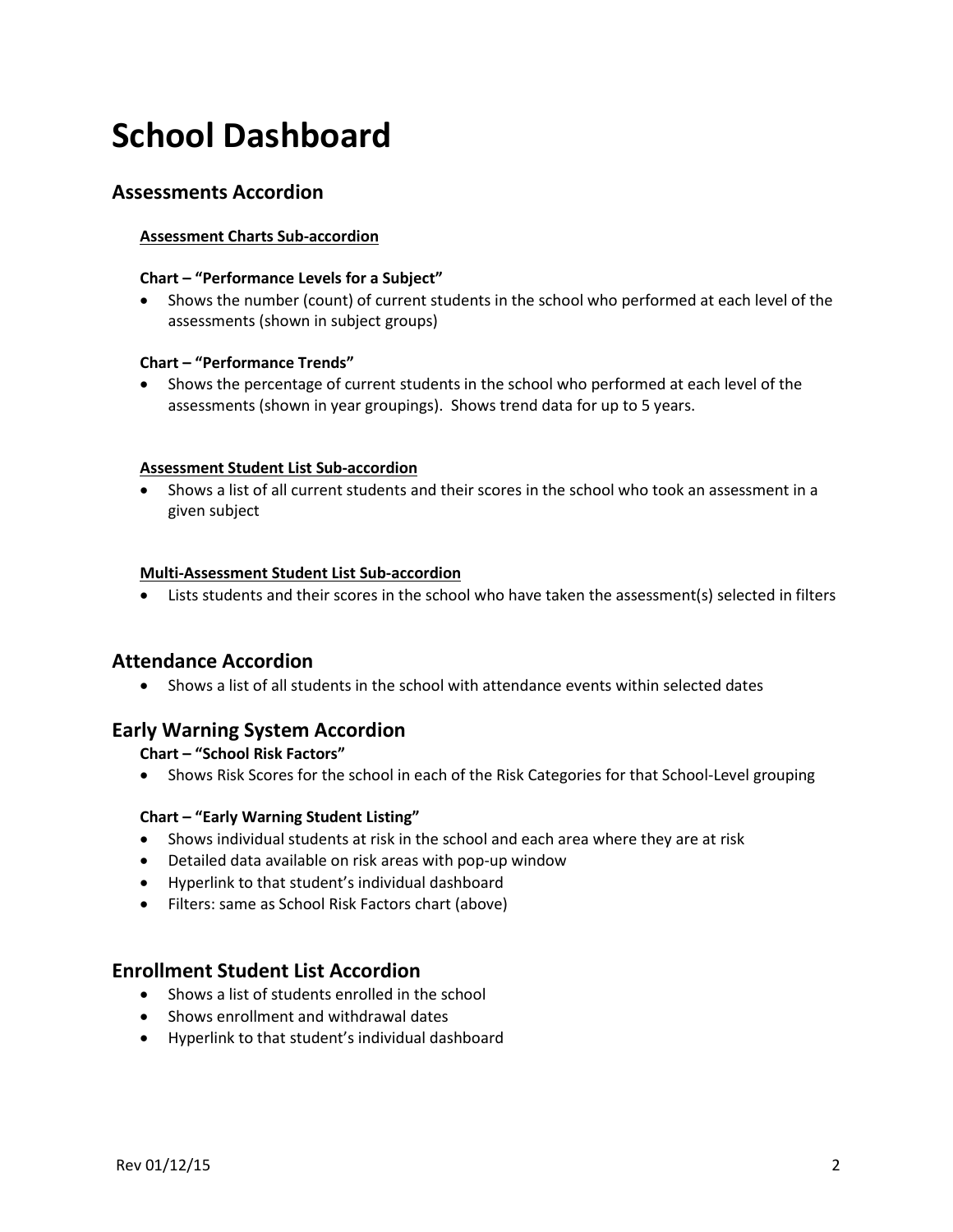# **Newly Enrollment Students Accordion**

- Shows a list of students enrolled in the school after a specific date
- Shows enrollment date, birthdate, District ID number, SSID number and Grade Level

# **Offense and Discipline Accordion**

• Shows a list of all students at the school with discipline events within selected dates

# **Standards Gradebook Accordion**

#### **Chart – "Skill Score for [Subject]"**

• Shows a breakdown of the number of students at the school who have earned specific scores for selected skills within a selected subject in a term.

#### **Chart – "Student Growth for Teacher for [Subject] for [Skill]"**

• Compares the count of students by teacher who's Student's Skill Scores have increased, decreased or stayed the same across time

#### **Chart – "Student Growth for [Skill] - Improvement"**

- Shows the count of students at the school who's Skill Scores have increased, decreased or have stayed the same in the selected Subject over time.
- The counts on this chart represent a summary of all students who changed levels regardless of which level they started at.

#### **Chart – "Student Growth for [Skill] – Level Changes"**

- Shows the number of students at the school who's Skill Scores have increased, decreased or have stayed the same in the selected skill over time.
- Same data as the Student Growth for [Skill] Improvement chart but this chart shows the data broken out by starting score levels.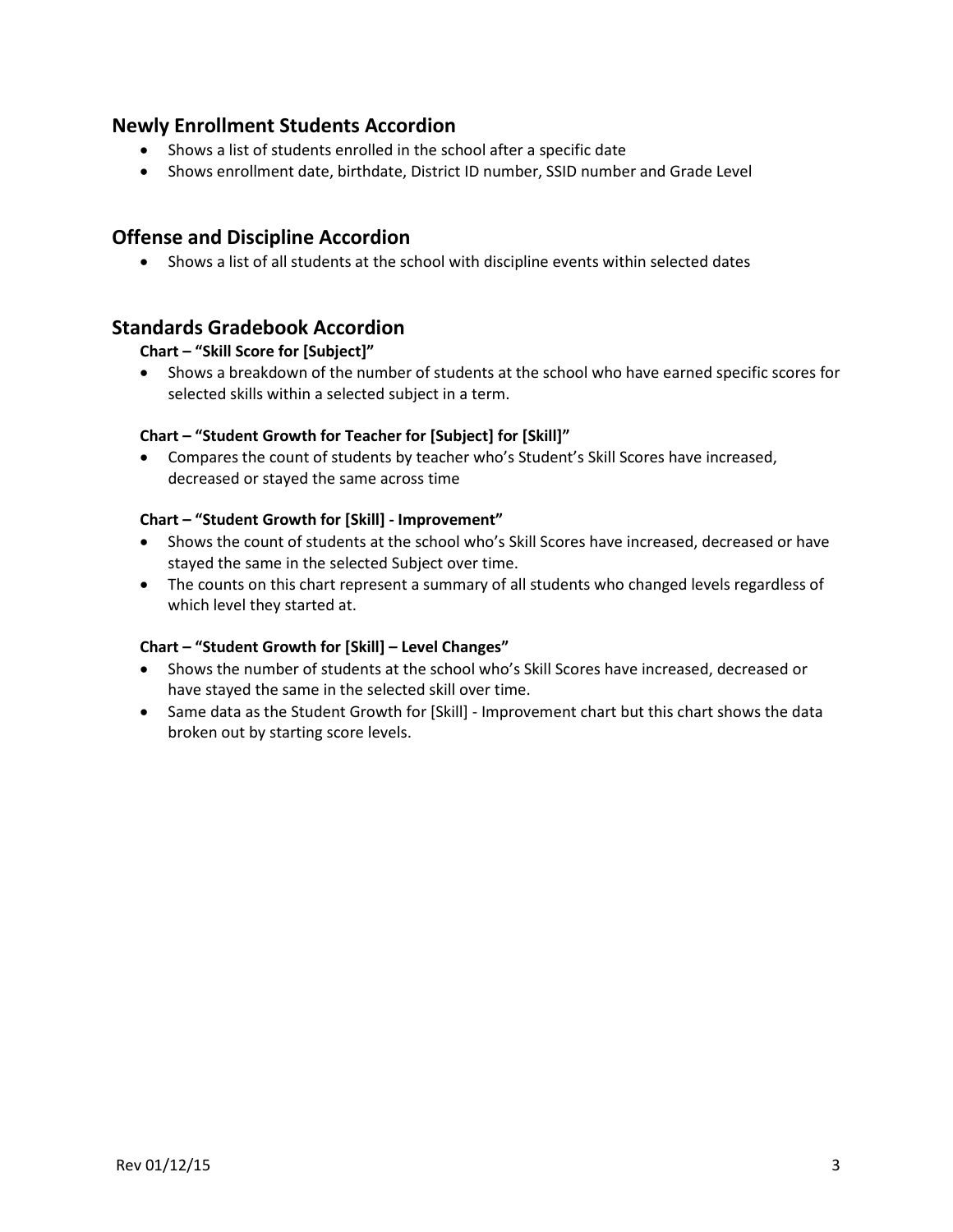# **Teacher Dashboard**

# **Assessment Charts Sub-accordion**

#### **Assessment Student List Sub-accordion**

• Shows a list of a teacher's students and their scores in the selected class(es) who took assessments in a given subject area

#### **Class Assessment Performance Sub-accordion**

• Shows the scores of a teacher's students in the selected class(es) who took a specific assessment.

#### **Multi-Assessment Student List Sub-accordion**

• Shows a list of a teacher's students and their scores in the selected class(es) who have taken the assessment(s) selected in filters

# **Attendance Accordion**

#### **Chart – "Absence Count by Type"**

- Shows a count of absences in a teacher's class(es) for a selected month of time
- Absence counts are broken out by type of absence (Excused, Unexcused, Tardy, etc.)

#### **Chart – "Absence Count by Class Section"**

- Shows a count of absences in a teacher's class(es) for a selected month of time
- Absence counts are broken out by type of absence (Excused, Unexcused, Tardy, etc.)

#### **Class List Accordion**

- Shows all students in a list that are enrolled in the teacher's selected class(es)
- Hyperlinks to each student's Individual Dashboard

# **Early Warning System Accordion**

#### **Chart – "Class Risk Factors"**

• Shows Risk Scores in each of the Risk Categories for the selected class(es) for that teacher

#### **Chart – "Early Warning Student Listing"**

- Shows individual students at risk in in the teacher's selected class(es) and each area where they are at risk
- Detailed data available on risk areas with pop-up window
- Hyperlink to that student's individual dashboard
- Filters: same as Class Risk Factors chart (above)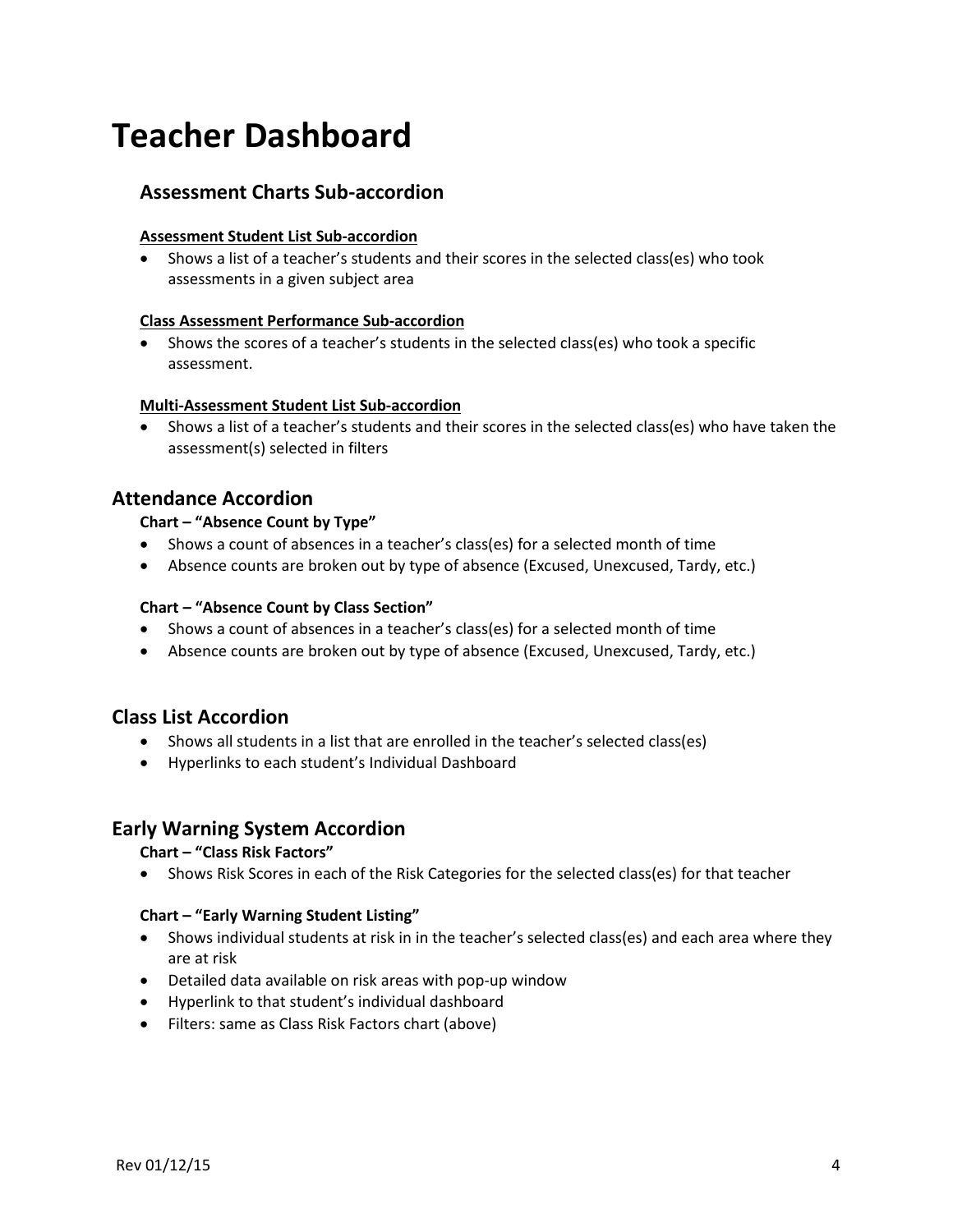# **Grades Accordion**

#### **Standards Gradebook Sub-accordion**

#### **Chart – "Student Growth for [Skill] (Improvement)"**

- Shows the count of a teacher's students who's Skill Scores have increased, decreased or remained unchanged selected Subject over time.
- The counts on this chart represent a summary of all students who changed levels regardless of which level they started at.

#### **Chart – "Student Growth for [Skill] (Level Changes)"**

- Shows the count of a teacher's students who's Skill Scores have increased, decreased or remained unchanged selected Subject over time (terms).
- Same data as the Student Growth for [Skill] Improvement chart but this chart shows the data broken out by starting score levels.

#### **Chart – "[Skill] Trend for [Start Term] to [End Term]"**

• Shows the count of a teacher's students who scored at each Level in a selected skill across time (terms)

#### **Chart – "Student Score Trend for [School Year] for Subject [Subject]"**

- Shows a list of the teacher's students and how their Skill Scores for a selected subject change over an entire school year
- Scores that went up or down from the previous term are highlighted in color

#### **Chart – "Skill Score Distribution for [Subject]"**

- Shows a breakdown of the number of the teacher's students who have earned specific scores for all the skills within a selected subject in a particular term.
- Clicking on a segment of one of the bars populates in the "Student Scores for Skill" chart

#### **Chart – "Student Scores for Skill: [Skill]"**

- Shows a detailed list of the teacher's students and their scores who scored at the level selected in the previous chart called "Skill Score Distribution" chart
- Clicking on a different segment in the previous chart changes the dat on this chart

#### **Chart – "Event Score Distribution for Skill: [Skill}"**

- Shows a breakdown of the count of the teacher's students who had certain scores on the Events associated with the skill selected in the previous chart called "Skill Score Distribution".
- chart who have earned specific scores for all the skills within a selected subject in a particular term.
- Clicking on a different segment in the previous chart changes the dat on this chart

#### **Chart – "Student Score Listing by Subject [Subject] for [Term]"**

• Shows each of the teacher's students and their score for each skill in the subject selected.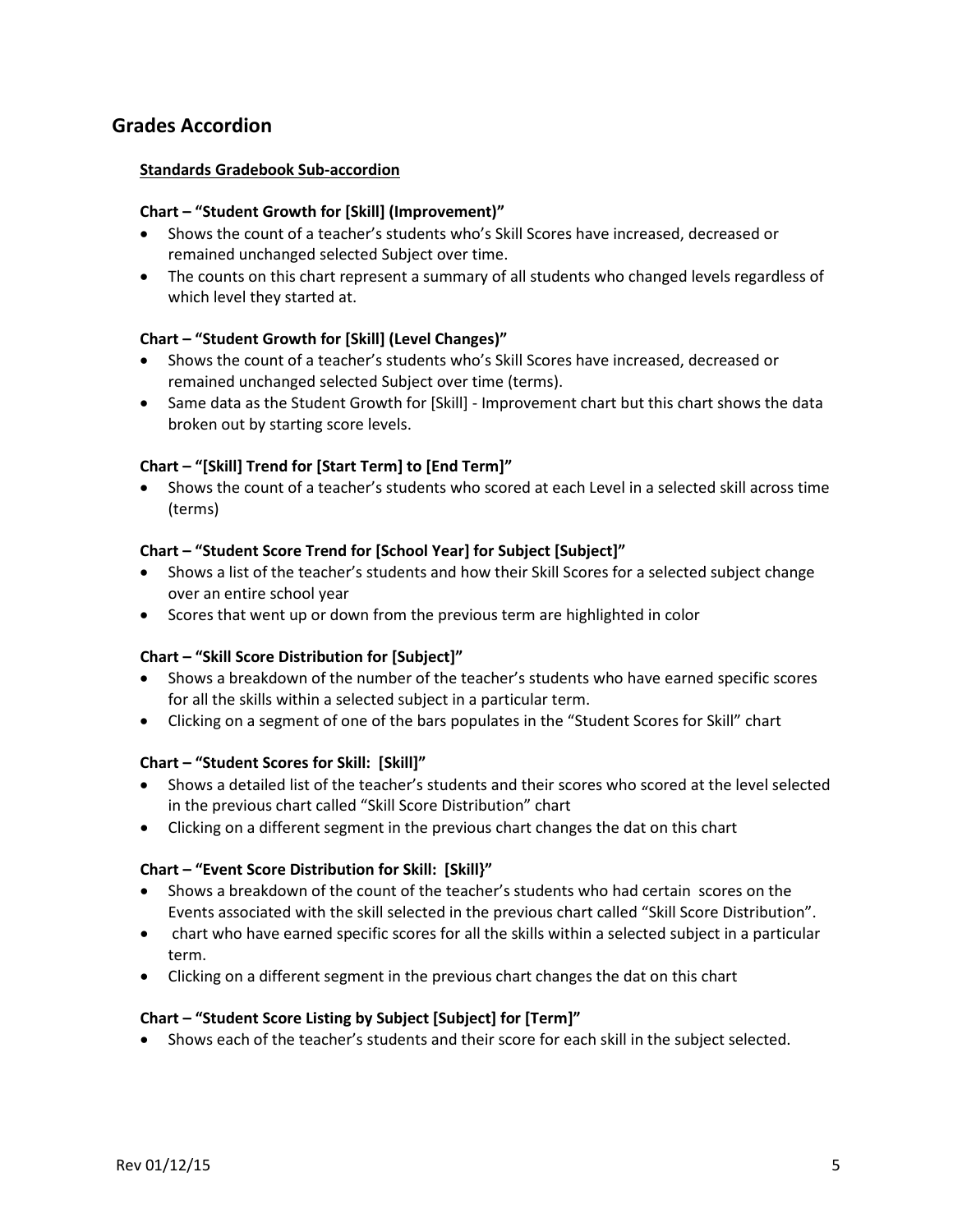#### **Term Grades Sub-accordion**

#### **Chart – "Letter Grade Distribution"**

• Shows the count of all Posted Term Grades received by the student's in the selected class or class(es) combined.

#### **Chart – "Letter Grade Distribution by Class"**

• Shows the count of all Posted Term Grades received by the student's in the class(es) broken down by class for comparison.

#### **Chart – "Student Grades List"**

• Shows a detailed list of all the individual Posted Term Grades received by the students in the class(es)

# **Trending Charts Accordion**

#### **Chart – "Class Absences for Past 30 Days"**

• Shows the aggregated absence counts for the selected classes over the last 30 days from today's date

#### **Chart – "Class Offenses for Past 30 Days"**

• Shows the aggregated Offense counts for the selected classes over the last 30 days from today's date

#### **Various Charts – "[Assessment] Trending Chart**

- For each assessment, a chart is shown that displays the scores of the students in the selected class or classes from the last administration of that assessment.
- The number of charts displayed can vary with the number of assessments associated with the class or classes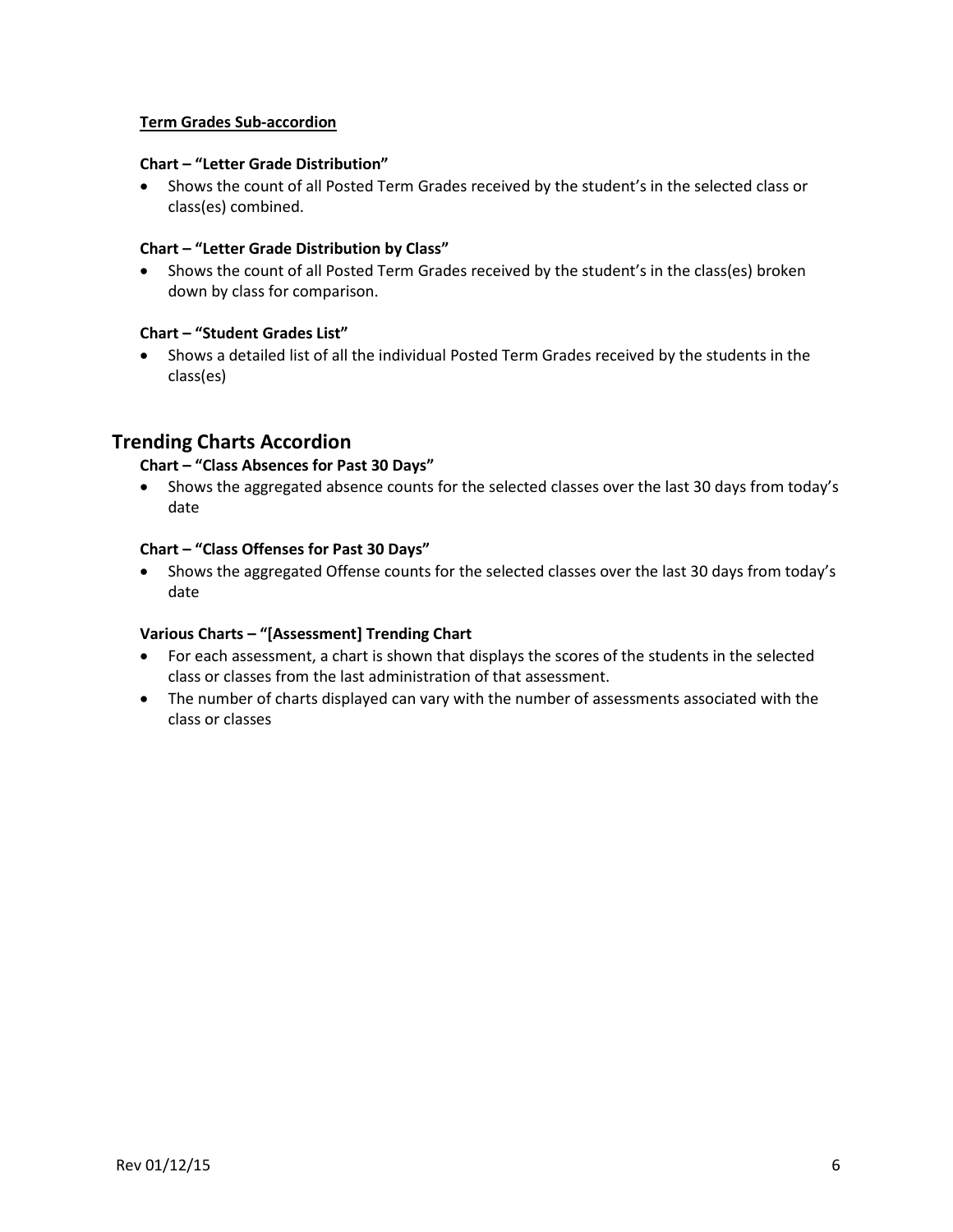# **Student Dashboard**

# **Student Information Accordion**

• Shows the student's basic information including grade level, overall Risk Score, Teachers and Student Programs

# **Assessments Accordion**

• Shows a list the all assessments the student has taken and their scores

# **Attendance Accordion**

#### **Chart – "Student Current Year Absences"**

• Shows a count of various types of attendance events for each month in the school year selected

#### **Chart – "Student Historical Absence Trend"**

• Shows a count of various types of attendance events for each year in history

#### **Chart – "Attendance Listing"**

• Shows a detailed list of the various types of attendance events in history

#### **Class Schedule Accordion**

• Shows a detailed list of the student's class schedule

#### **Early Warning System Accordion**

#### **Chart – "Student Risk Level Trend"**

• Shows the student's risk scores across time

#### **Chart – "Student Risk Scores"**

• Shows the student's risk scores in each Risk Category

#### **Chart – "School Risk Scores"**

• Shows the average Risk Scores in each Risk Category for the school the student attends

#### **Chart – "Student Risk Indicators"**

• Shows the count of items or events in each Risk Category

#### **Chart – "School Risk Indicators"**

• Shows the average count of items or events in each Risk Category for the school the student attends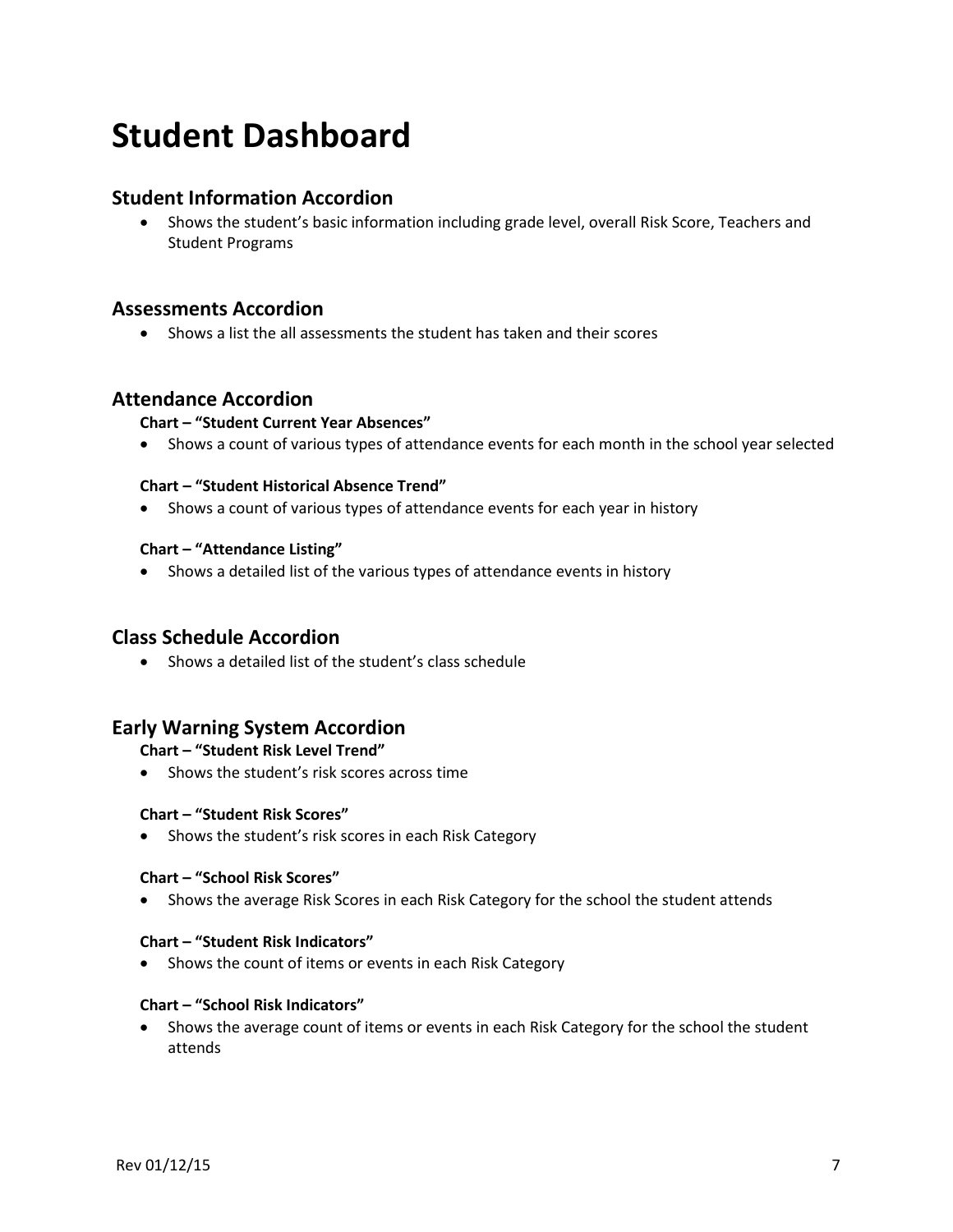# **Education Milestones Accordion**

• Shows a detailed list of the student's Educational Milesontes

# **Enrollment Accordion**

• Shows a detailed list of the student's Enrollment History inside and outside the district

# **Grades Accordion**

#### **Standards Gradebook Sub-accordion**

#### **Chart – "Skill Score for [Subject]"**

• Shows all the Skill Scores for the student in a Subject in a Grading Term

#### **Chart – "Event Scores for [Subject]"**

• Shows all the Event Scores for the student in a Subject and Skill in a Grading Term

#### **Chart – "Student Score Listing for [School Year]"**

• Shows a list of scores for all Subject and Skill combinations for the student in a class for the School Year selected

#### **Chart – "Skill Trend for [Subject]"**

• Shows the student's Skill scores for a Subject in a class for across time (Terms)

#### **Chart – "Student Growth for [Subject]"**

• Shows the count of Skill Scores in a Subject that have increased, decreased or remained the same across time (Terms)

#### **Term Grades Sub-accordion**

#### **Chart – "Letter Grade Distribution per Grade Level"**

• Shows the count of all Posted Term Grades received by the student in the Grade designated by the School Year.

#### **Chart – "Letter Grade Distribution for School Year"**

• Shows the count of all Posted Term Grades received by the student in each term of the selected School Year.

#### **Chart – "Student Grades List"**

• Shows a detailed list of all the individual Posted Term Grades received by the student in the designated School Year